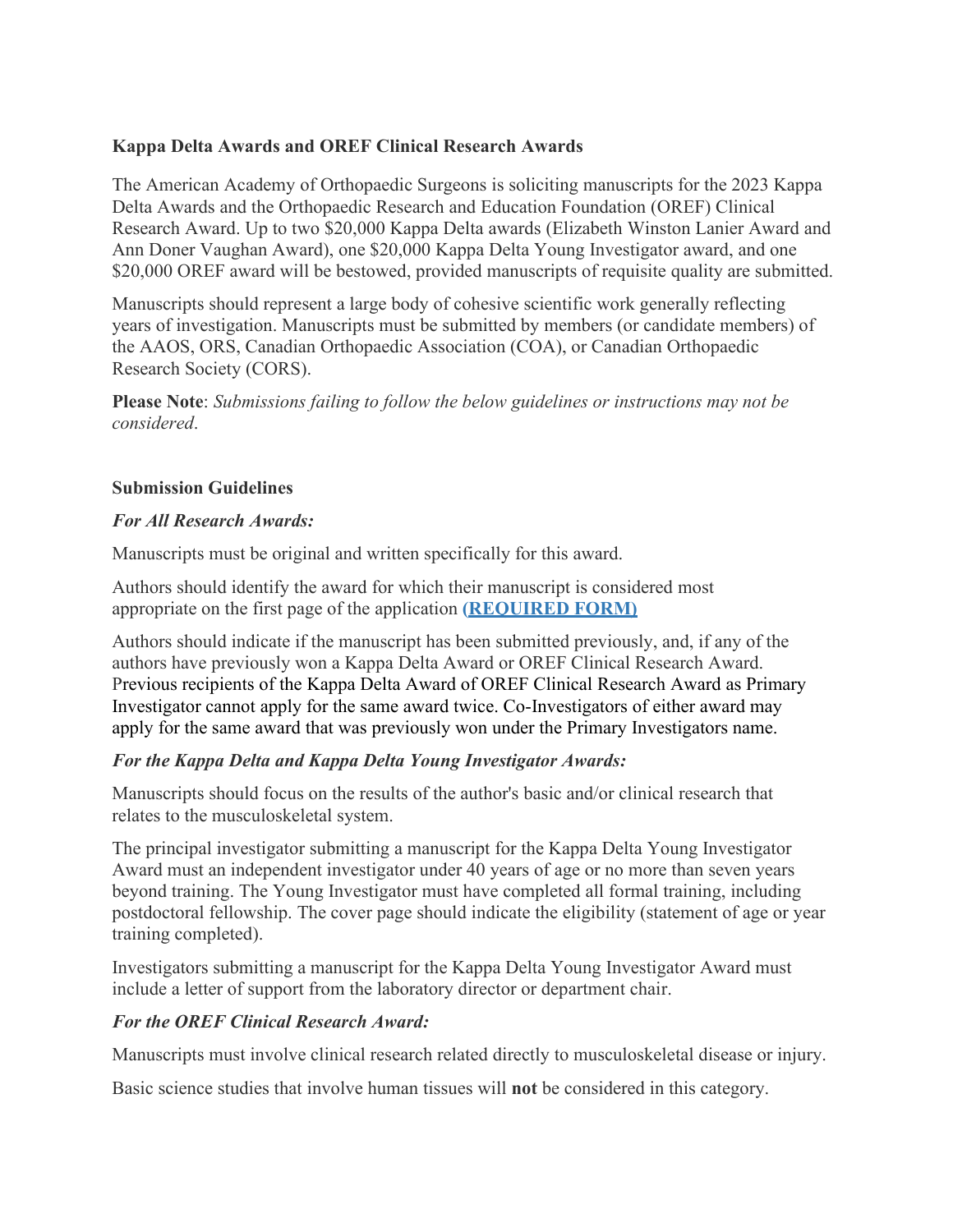## **Instructions for All Award Submissions**

- Manuscript (not to exceed 30 pages):
	- $\Box$
	- Table of Contents: Include a table of contents with page numbers. This should be located after the title page and list the manuscript (30 pages including photos/charts/graphs/tables and references) and individual supporting documents (see below). Each section must be clearly labeled. The Table of Contents does not count toward the 30-page manuscriptlimit.
	- Format: 12-point font, double spaced, one-inch margins, numbered pages. Should be created in Microsoft Word of similar program on standard 8.5" x 11" pages and saved in PDF format.
	- Photos/Charts/Graphs/Tables: All images should be embedded in the document.
	- References: References should follow the format required by the Journal of Orthopaedic Research.
	- Length: Not to exceed 30 pages (including photos, charts, graphs, tables, and references.). Documents that are requested in support of the application (Title page, summary of clinical relevance, disclosure statements of funding, summary of investigator's work leading to submitted document, description of all authors' roles in project, and author CVs) are not included in this 30 page limit. Any additional addenda will NOT be reviewed.
	- DO NOT include nominations for the award, letters of support, explanations of the data, or any other non-specified materials.

# **Supporting Documents:**

Documents must be clearly labeled and listed in the Table of Contents (Supporting documents are not included in the 30-page manuscript limit):

- Summary of clinical relevance.
- A brief summary of the investigator's work leading to the submitted document should be provided for manuscripts representing a comprehensive body of work.
- A brief description of the investigator's role in the project on which the paper is based should be provided. For papers with multiple authors, a description of each author's role in the project is required.
- Disclosure statements of funding and any potential conflicts of interest.
	- Separate CVs for each author should be included. The NIH short CV Form (NEW - 5 page limit - [download biosketch template\)](https://grants.nih.gov/grants/forms/biosketch-blankformat.docx), including a relevant bibliography should be used. Authors must be limited to those who have made a significant scientific contribution to the manuscript. Instructions and sample are available at <https://grants.nih.gov/grants/forms/biosketch.htm>